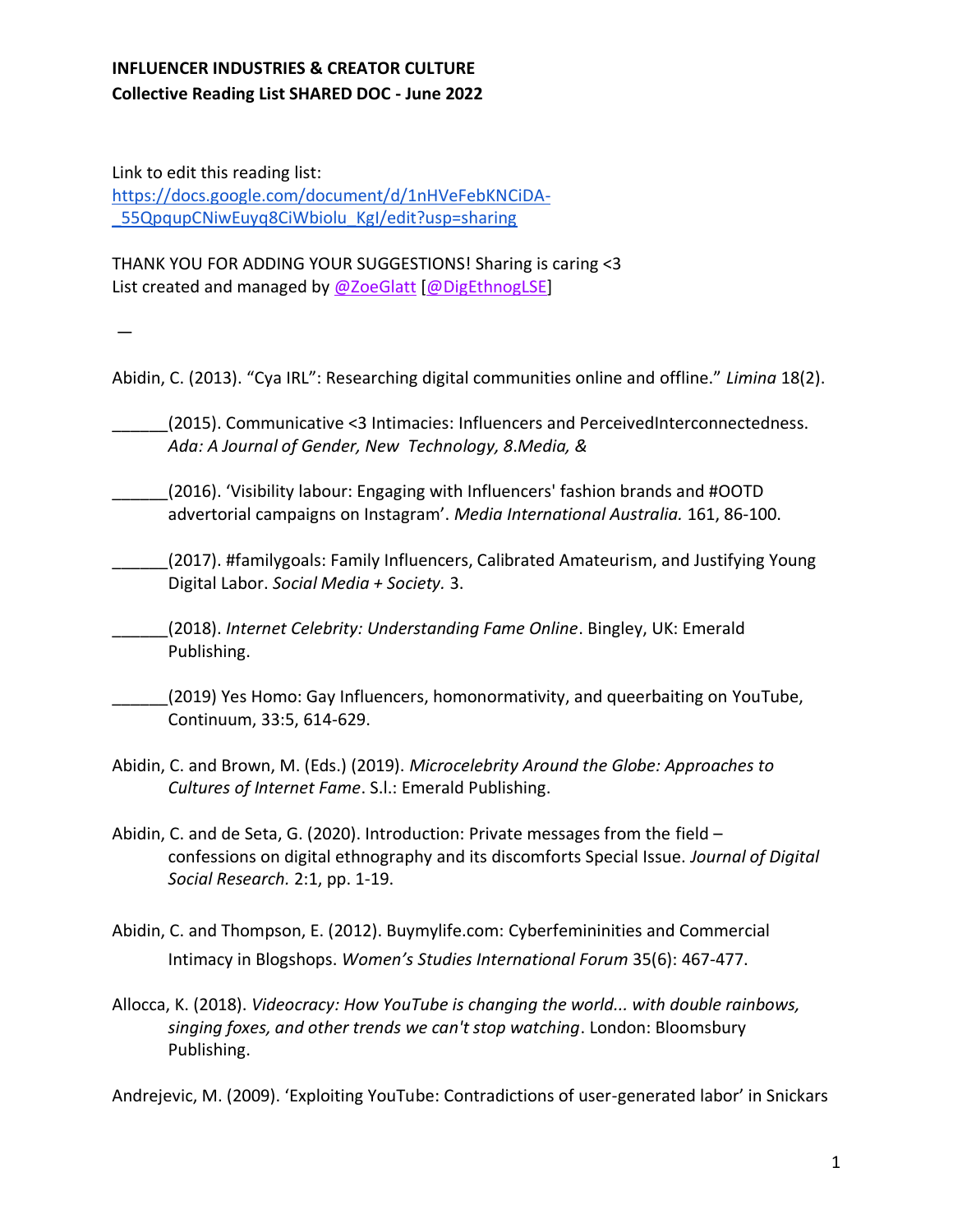& Vonderau (eds.) *The YouTube Reader.* Sweden: Mediehistoriskt, pp. 406-423.

- Archer, K. (2019). 'Social media influencers, post-feminism and neoliberalism: How mum bloggers' 'playbour' is reshaping public relations'. *Public Relations Inquiry,* 8(2) 149–166.
- Are, C. (2021). The Shadowban Cycle: an autoethnography of pole dancing, nudity and censorship on Instagram. *Feminist Media Studies*. DOI: 10.1080/14680777.2021.1928259
- Arriagada, A. (2021). Content creators and the field of advertising, in Craig, D. & Cunningham, S. (eds.). *Creator Culture: Studying the Social Media Entertainment Industry*. NYU Press.
- \_\_\_\_\_\_(2016). Unpacking the 'digital habitus' of music fans in Santiago's indie music scene, in Hracs, B., Senam, T & Virani, T. (eds.). *The Production and Consumption of Music in the Digital Age.* Routledge, 223-236.
- Arriagada, A. Concha, A. (2020). Cultural intermediaries in the making of branded music events: digital cultural capital in tension, *Journal of Cultural Economy*, 13:1, 42-53
- Arriagada, A. & Cruz, V. (2014). Music fans as mediators in the age of digital reproduction in Duits, L, Reijnders, S and Zwaan, K, (eds.) *The Ashgate Research Companion to Fan Cultures*. Ashgate, 149-162.
- Arriagada, A., & Ibáñez, F. (2020). "You Need At Least One Picture Daily, if Not, You're Dead": Content Creators and Platform Evolution in the Social Media Ecology. *Social Media + Society*.<https://doi.org/10.1177/2056305120944624>
- \_\_\_\_\_\_(2019). Communicative value chains: fashion bloggers and branding agencies as cultural intermediaries in Vodanovic, L. (ed) *Lifestyle Journalism: Social Media, Consumption and Experience.* Routledge, 90-101.
- Arthurs, J., Drakopoulou, S., & Gandini, A. (2017). Researching YouTube. *Convergence, 24*(1), 3-15. doi:10.1177/1354856517737222
- Ashton, D. and Patel, K. (2018) Vlogging careers: everyday expertise, collaboration and authenticity. In Stephanie Taylor & Susan Luckman (Eds.), *The New Normal of Working Lives*. Cham: Palgrave Macmillan, pp.147-170.
- Baker, S. A. and Rojek, C. (2020). *Lifestyle gurus: Constructing authority and influence online*. Cambridge, Polity.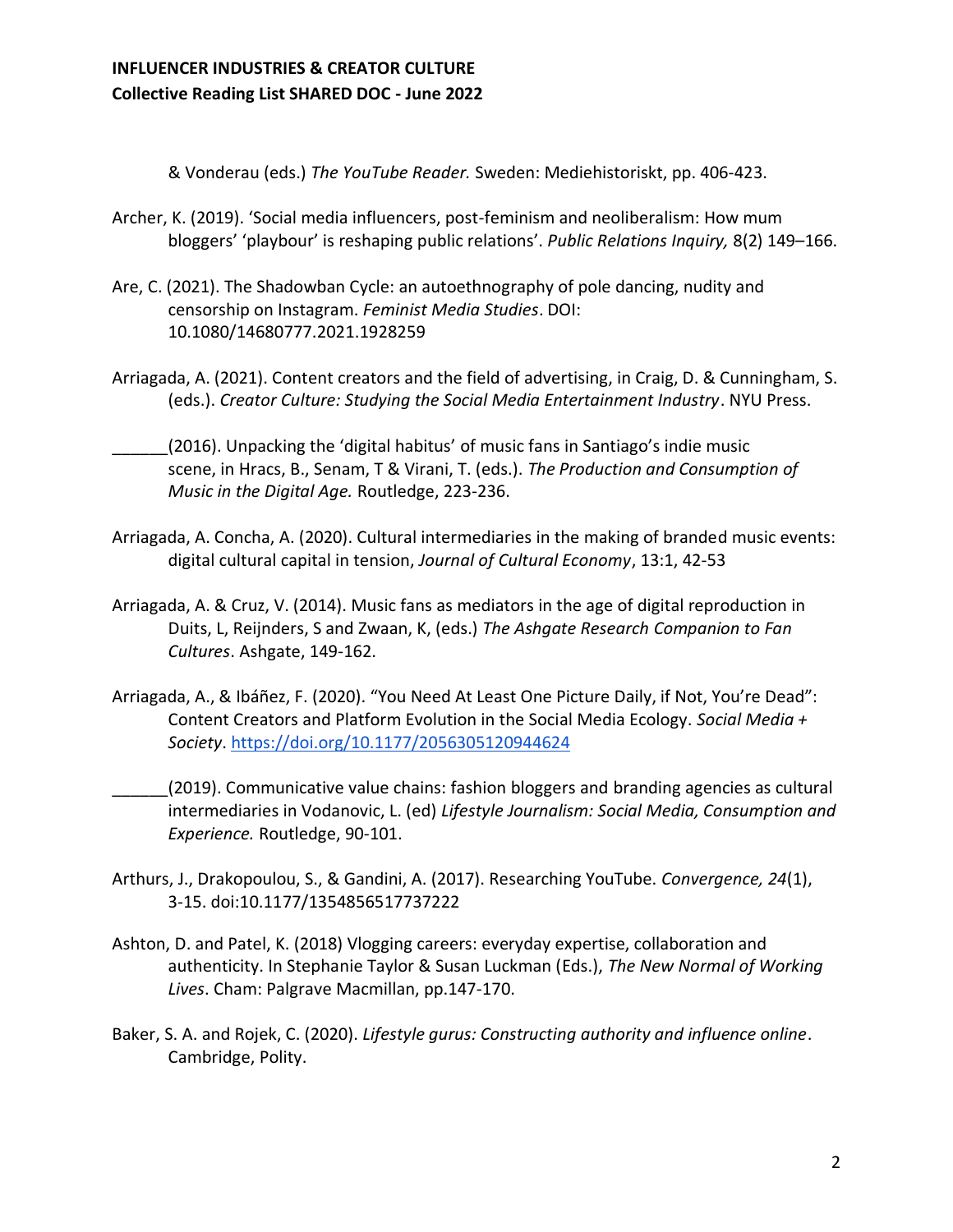- Bakioğlu, B. S. (2018). Exposing convergence: YouTube, fan labour, and anxiety of cultural production in Lonelygirl15.*Convergence: The International Journal of Research into New Media Technologies, 24*(2), 1-21. doi:10.1177/1354856516655527
- Banet-Weiser, S. (2011). 'Branding the Post-Feminist Self: Girls' Video Production on YouTube' in Kearney, M. C. (ed.) Mediated girlhoods: new explorations of girls' media culture. New York, USA: Peter Lang, pp. 277-294.
- Banet-Weiser, S. (2018). *Empowered: Popular feminism and popular misogyny.* Durham, NC: Duke University Press.
- Bärtl, M. (2018). YouTube channels, uploads and views: A statistical analysis of the past 10 years. *Convergence: The International Journal of Research into New Media Technologies*, *24*(1), 16-32.
- Baym, N. K. (2018). *Playing to the Crowd Musicians, Audiences, and the Intimate Work of Connection*. New York, NY: NYU Press.
- Berryman, R., & Kavka, M. (2017). 'I guess A lot of people see me as a big sister or a friend': The role of intimacy in the celebrification of beauty vloggers. *Journal of Gender Studies, 26*(3), 307-320. doi:10.1080/09589236.2017.1288611
- Bishop, S. (2018). 'Anxiety, panic and self-optimization: Inequalities and the YouTube Algorithm'. *Convergence.* 24, pp. 69-84.
- \_\_\_\_\_\_(2018). Beauty vlogging: Practices, labours, inequality (Unpublished doctoral dissertation). University of East London, London. Available at[:](https://repository.uel.ac.uk/download/ab4e719de4882f72603c055f97a2cff4db1795b0ff09b47ab36b90287c94dce7/2380179/2018_PhD_Bishop.pdf) [https://repository.uel.ac.uk/download/ab4e719de4882f72603c055f97a2cff4db1795b0ff](https://repository.uel.ac.uk/download/ab4e719de4882f72603c055f97a2cff4db1795b0ff09b47ab36b90287c94dce7/2380179/2018_PhD_Bishop.pdf) [09b47ab36b90287c94dce7/2380179/2018\\_PhD\\_Bishop.pdf](https://repository.uel.ac.uk/download/ab4e719de4882f72603c055f97a2cff4db1795b0ff09b47ab36b90287c94dce7/2380179/2018_PhD_Bishop.pdf)
- \_\_\_\_\_\_(2019). 'Managing visibility on YouTube through algorithmic gossip'. *New Media & Society* [online first]*.* pp. 1-18
- \_\_\_\_\_\_(2019, August 12). Why the 'Ideal' Influencer Looks Like…That. *PAPER*. Retrieved from <https://www.papermag.com/top-beauty-influencers-2639784604.html>
- \_\_\_\_\_\_(2020). Algorithmic Experts: Selling Algorithmic Lore on YouTube. *Social Media + Society*. 1-11.
- (2021, January 11). The Safety Dance: Automated tools that try to calculate "brand safety" reproduce the whiteness of mainstream content. *Real Life.* Retrieved from: <https://reallifemag.com/the-safety-dance/>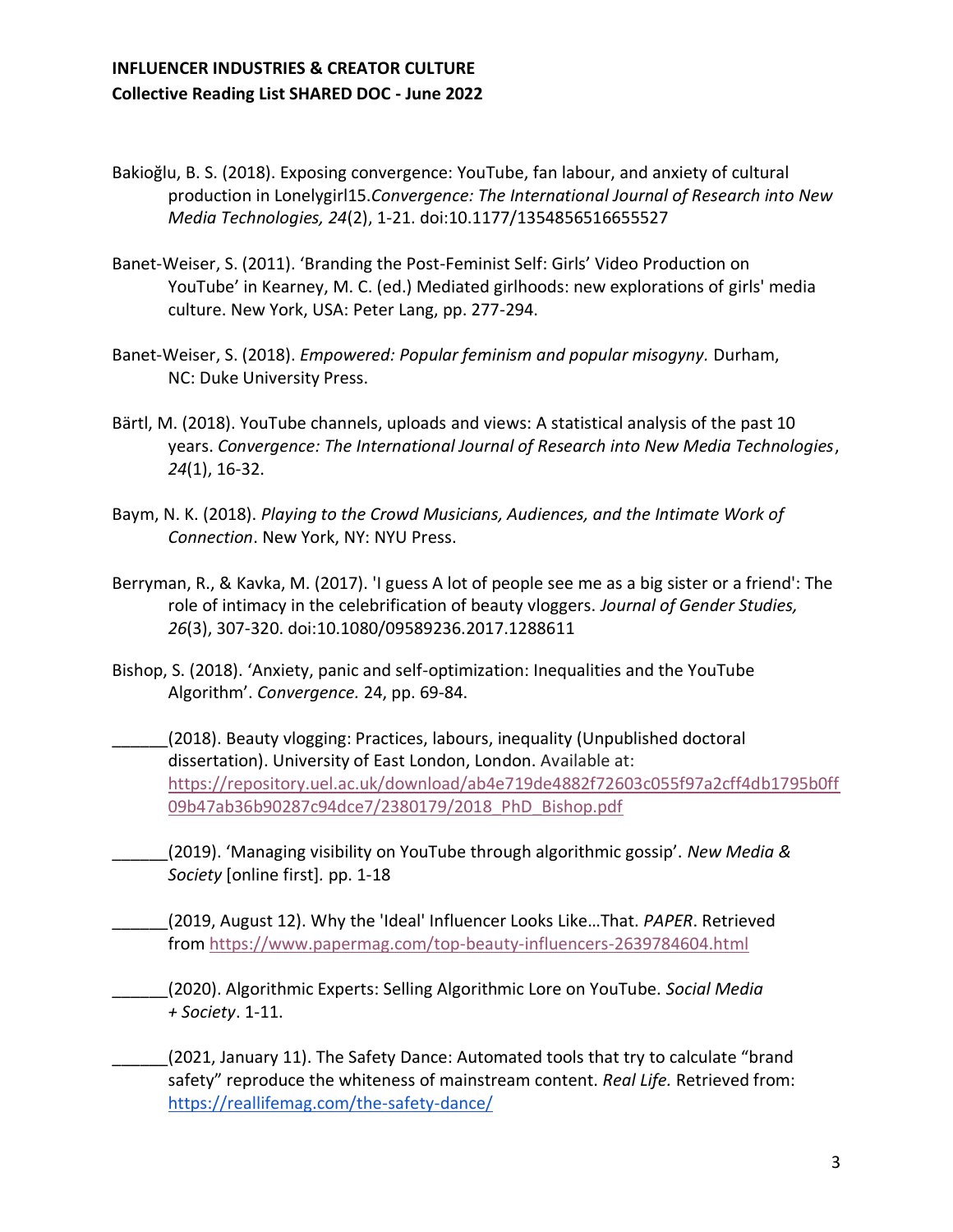\_\_\_\_\_\_(2021). Influencer Management Tools: Algorithmic Cultures, Brand Safety, and Bias. *Social Media + Society*. *7*(1).

\_\_\_\_\_\_(2021, June 14). Name of the Game. *Real Life.* Retrieved from: <https://reallifemag.com/name-of-the-game/>

Boffone, T. (2021). *Renegades: Digital Dance Cultures from Dubsmash to TikTok*. New York: Oxford University Press.

\_\_\_\_\_\_(2022). *TikTok Cultures in the United States*. Oxon: Routledge.

- Bonini, T., & Gandini, A. (2019). "First Week Is Editorial, Second Week Is Algorithmic": Platform Gatekeepers and the Platformization of Music Curation. *Social Media and Society. 5*(4).
- Boomer, J., Harwood, T., & Garry, T. (2018). "Value Transformation in the 'Let's Play' Gaming Subculture. *Journal of Creating Value* 4(2), pp. 229-242.
- Borschke, M. (2017) *This is Not a Remix: Piracy, Authenticity and Popular Music*. New York: Bloomsbury Academic, 2017. http://dx.doi.org/10.5040/9781501318955.
- Burgess, J. (2011). 'User-created content and everyday cultural practice: lessons from YouTube' in Bennett, J. & Strange, N. (eds.). *Television as Digital Media*. Durham, NC: Duke University Press, pp. 311‐331.

(2015). 'From "Broadcast yourself" to "Follow your interests": Making over social media'. *International Journal of Cultural Studies*. 18(3), pp. 281-285.

Burgess, J. and Green, J. (2009). 'The Entrepreneurial Vlogger: Participatory Culture Beyond the Professional-Amateur Divide' in Snickars & Vonderau (eds.) *The YouTube Reader.*  Sweden: Mediehistoriskt, pp. 89-108.

\_\_\_\_\_\_(2018). *YouTube online video and participatory culture, 2nd edition*. Cambridge, UK: Polity.

Cabalquinto, E. C. B. and Soriano, C. R. (2020), "Hey, I like your videos. Super relate!": Locating sisterhood in a postcolonial public on YouTube, AoIR 2019 Special Issue edited by Jonathon Hutchinson and Mary Elizabeth Luka, *Information, Communication & Society,* 1 - 16.

Caplan, R. and Gillespie, T. (2020). Tiered Governance and Demonetization: The Shifting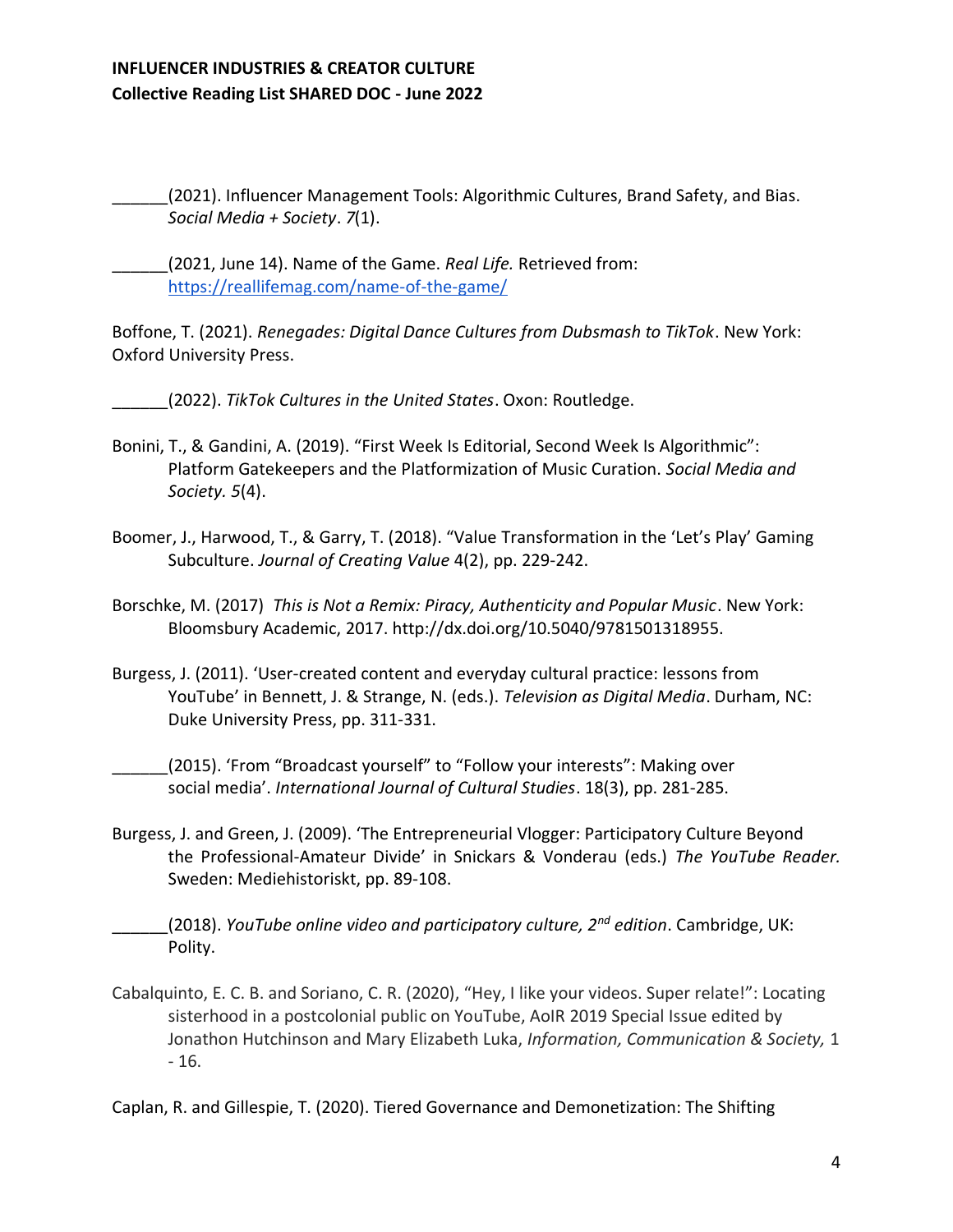Terms of Labor and Compensation in the Platform Economy. *Social Media + Society*, 6.

- Carah, N., & Dobson, A. (2016). Algorithmic hotness: Young women's "promotion" and "reconnaissance" work via social media body images. *Social Media + Society*, 2(4), 1–10.
- Christian, A. J. (2016) 'Video stars: Marketing queer performance in networked television' in Noble and Tynes (Eds.) *The intersectional Internet: Race, sex, class and culture online*. New York, USA: Peter Lang Publishing. pp. 95-113.
- Cirucci, A. M. (2018). A new women's work: Digital interactions, gender, and social network sites. *International Journal of Communication*, 12, 2948–2970.
- Cocker, H. and Cronin, J. (2017). 'Charismatic authority and the YouTuber: Unpacking the new cults of personality'. *Marketing Theory*. 17(4), pp. 455–472.
- Cotter, K. (2018). Playing the visibility game: How digital influencers and algorithms negotiate influence on Instagram. *New Media & Society*, 21(4), 1–19.
- Cunningham, S. (2012). 'Emergent innovation through the coevolution of informal and formal media economies'. *Television and New Media.* 13:5, pp. 415-430.
- Cunningham, S. and Craig, D. (2017). 'Being 'really real' on YouTube: authenticity, community and brand culture in social media entertainment'. *Media International Australia.* 164:1, pp. 71-81.
- \_\_\_\_\_\_(2019). *Social Media Entertainment: The New Intersection of Hollywood and Silicon Valley*. New York: New York University Press.
- \_\_\_\_\_\_(2019). Creator Governance in Social Media Entertainment. *Social Media + Society.* 5

\_\_\_\_\_\_(2021). *Creator Culture: An introduction to global social media.* New York, USA: NYU Press.

- Cunningham, S., Silver J. and Craig D. (2016). 'YouTube, multichannel networks and the accelerated evolution of the new screen ecology'. *Convergence: The International Journal of Research into New Media Technologies.* 22(4), pp. 376-391.
- Day, F. & Christian, A. J. (2017). Locating Black queer TV: fans, producers, and networked publics on YouTube. *Transformative Works and Cultures*. 24.
- Deller, R.A. and Murphy K. (2019). ''Zoella hasn't really written a book, she's written a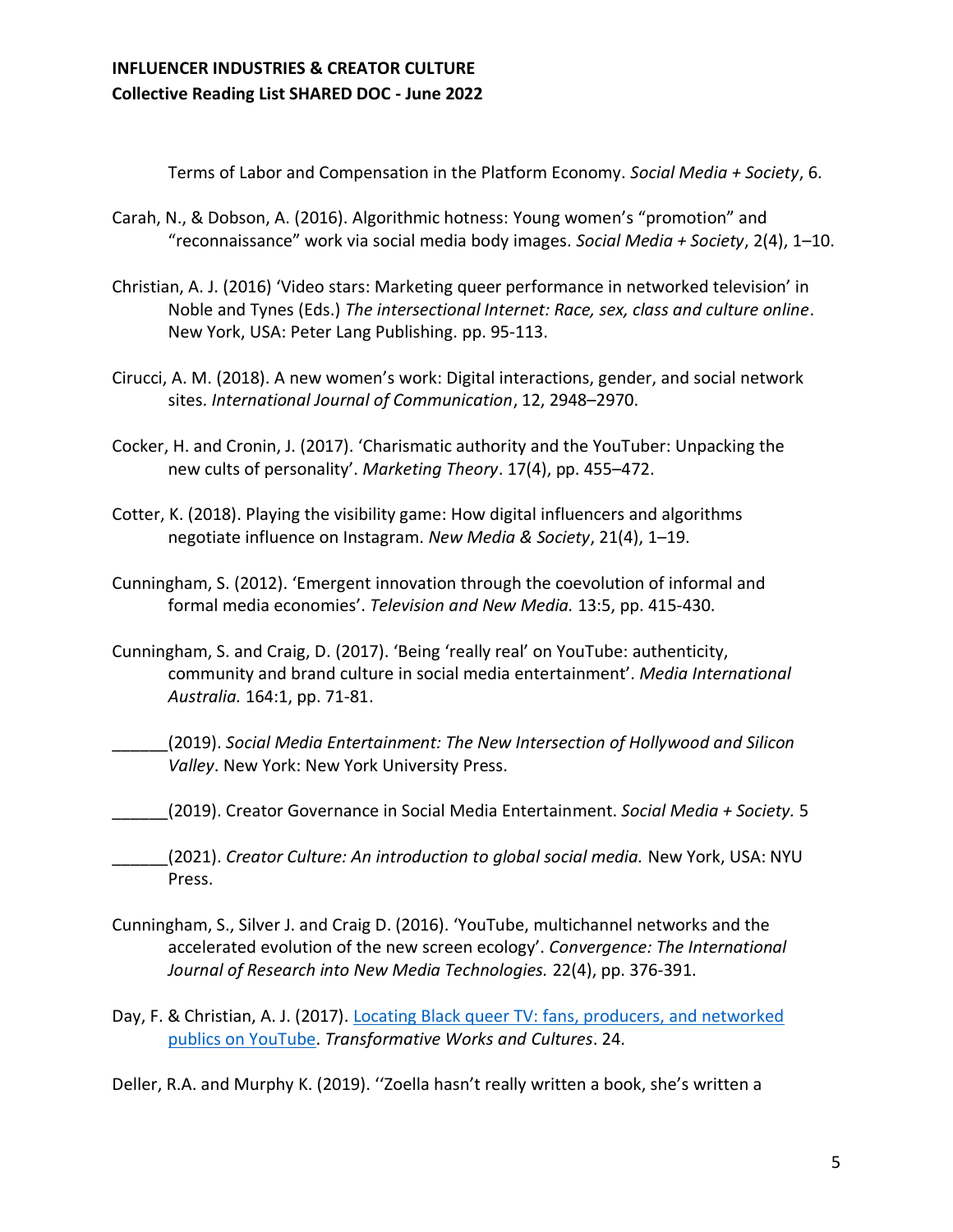cheque': Mainstream media representations of YouTube celebrities'. *European Journal of Cultural Studies.* pp. 1-21.

- Dobson, A. S. (2016). *Postfeminist digital cultures: Femininity, social media, and selfrepresentation*. New York, NY: Palgrave Macmillan.
- Duffy, B. E. (2017). *(Not) getting paid to do what you love: gender, social media, and aspirational work*. New Haven: Yale University Press.
- Duffy, B. E., Poell, T. & Nieborg, D. B. (2019). Platform Practices in the Cultural Industries: Creativity, Labor, and Citizenship. *Social Media + Society, 5*(4), 1-8.
- Duffy, B. E., & Chan, N. K. (2019). "You never really know who's looking": Imagined surveillance across social media platforms. *New Media & Society*, 21(1), 119–138.
- Duffy, B. E. and Hund, E. (2015). '"Having it all" on social media: Entrepreneurial femininity and self- branding among fashion bloggers'. *Social Media + Society*. 1(2), pp. 1–11.

(2019). Gendered Visibility on Social Media: Navigating Instagram's Authenticity Bind. *International Journal of Communication, 13*, 4983-5002.

- Duffy, B., & Pruchniewska, U. (2017). Gender and self-enterprise in the social media age: A digital double bind. *Information, Communication & Society*, 20(6), 843–859.
- Duffy, B. E., Sannon, S., Pinch, A. and Sawey, M. (2021). The Nested Precarities of Platformized Creative Labor**.** *Social Media + Society*.
- Duguay, S. (2019). "Running the Numbers": Modes of Microcelebrity Labor in Queer Women's Self-Representation on Instagram and Vine. *Social Media and Society, 5*(4), 1- 11.
- Eaket, C. (2020). "It's everyday, bro": YouTube, "authenticity", and the psychopathology of late capitalism . *Critical Stages, June 2020*(21) Retrieved from http://www.critical-stages.org/21/its-everyday-bro-youtube-authenticity-andthe-psychopathology-of-late-capitalism/
- García-Rapp, F. (2016a). The digital media phenomenon of YouTube beauty gurus: The case of bubzbeauty. *International Journal of Web Based Communities, 12*(4), 360-375. doi:10.1504/IJWBC.2016.080810
	- \_\_\_\_\_\_ (2017). 'Popularity markers on YouTube's attention economy: the case of Bubzbeauty'. *Celebrity Studies*. 8(2), pp. 228-245.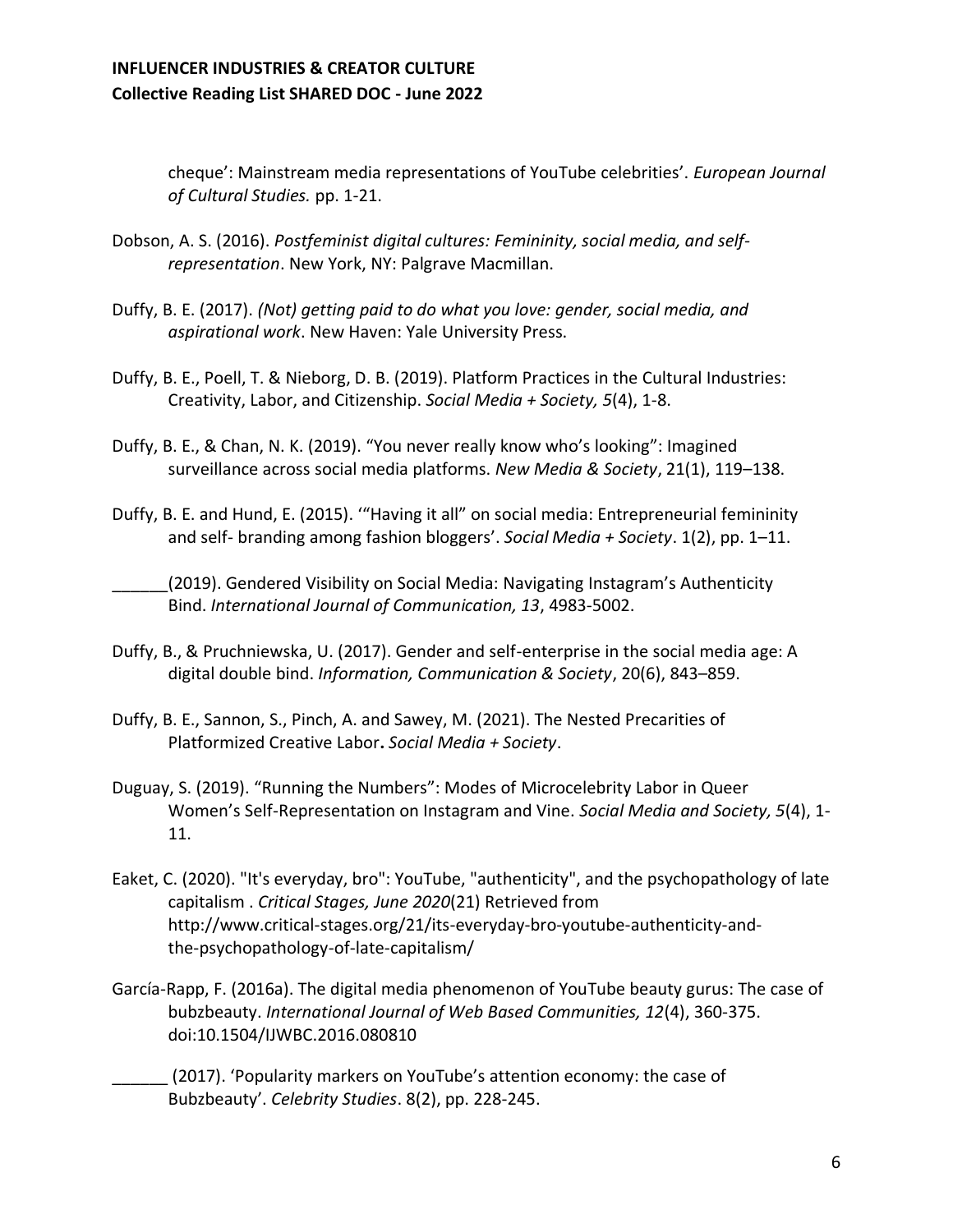- Gerhards, C. (2019). Product placement on YouTube: An explorative study on YouTube creators' experiences with advertisers. *Convergence, 25*(3), 516-533. doi:10.1177/1354856517736977
- Glatt, Z. (forthcoming). 'Precarity, discrimination and (in)visibility: An ethnography of "The Algorithm" in the YouTube influencer industry' in Costa, E., Lange, P., Haynes, N. and Sinanan, J. (eds.) *The Routledge Companion to Media Anthropology*. New York, USA: Routledge.
- (2022). "We're all told not to put our eggs in one basket": Uncertainty, precarity and cross-platform labor in the online video influencer industry'. *International Journal of Communication, Special Issue on Media and Uncertainty.* Available at: <http://eprints.lse.ac.uk/115384/>
- \_\_\_\_\_\_(2021). 'LECTURE: Digital Influencers: The Rise of YouTubers and (Micro)celebrities | Dr YouTube LSE', *YouTube* (Zoe Glatt), 6<sup>th</sup> March. Retrieved from[:](https://www.youtube.com/watch?v=cmv6s3flYe4&t=1s) https://youtu.be/TffG1xj4k3E
- \_\_\_\_\_\_(2019). 'Aspirations, Audiences and Algorithms; Autoethnographic explorations of becoming a YouTuber'. *Association of Internet Researchers* (AoIR) conference. Queensland University of Technology, Brisbane, 2<sup>nd</sup>-5<sup>th</sup> Octobe[r.](https://zoeglatt.com/wp-content/uploads/2021/12/Zoe-Glatt-AoIR-2019-abstract-FINAL.pdf) <u>[ABSTRACT](https://zoeglatt.com/wp-content/uploads/2021/12/Zoe-Glatt-AoIR-2019-abstract-FINAL.pdf)</u>
- \_\_\_\_\_\_(2017). *The Commodification of YouTube Vloggers* (Unpublished masters dissertation). Goldsmiths University, London. Available at[:](https://zoeglatt.com/wp-content/uploads/2020/05/Glatt-2017-The-Commodification-of-YouTube-Vloggers.pdf) [https://zoeglatt.com/wp](https://zoeglatt.com/wp-content/uploads/2020/05/Glatt-2017-The-Commodification-of-YouTube-Vloggers.pdf)[content/uploads/2020/05/Glatt-2017-The-Commodification-of-YouTube-Vloggers.pdf](https://zoeglatt.com/wp-content/uploads/2020/05/Glatt-2017-The-Commodification-of-YouTube-Vloggers.pdf)
- \_\_\_\_\_\_(2013). *French the Llama, I'm a Nerdfighter! Identity Formation and Collaboration in a YouTube Community* (Unpublished bachelors dissertation). School of Oriental and African Studies (SOAS), London. Available at: [https://zoeglatt.com/wp](https://zoeglatt.com/wp-content/uploads/2020/05/Glatt-2013-French-the-Llama-I%E2%80%99m-a-Nerdfighter-Identity-Formation-and-Collaboration-in-a-YouTube-Community.pdf)[content/uploads/2020/05/Glatt-2013-French-the-Llama-I%E2%80%99m-a-Nerdfighter-](https://zoeglatt.com/wp-content/uploads/2020/05/Glatt-2013-French-the-Llama-I%E2%80%99m-a-Nerdfighter-Identity-Formation-and-Collaboration-in-a-YouTube-Community.pdf)[Identity-Formation-and-Collaboration-in-a-YouTube-Community.pdf](https://zoeglatt.com/wp-content/uploads/2020/05/Glatt-2013-French-the-Llama-I%E2%80%99m-a-Nerdfighter-Identity-Formation-and-Collaboration-in-a-YouTube-Community.pdf)
- Glatt, Z. and Banet-Weiser, S. (2021). 'Productive ambivalence, economies of visibility and the political potential of feminist YouTubers' in Cunningham, S. and Craig, D. (eds.) *Creator Culture: Studying the Social Media Entertainment Industry*. New York, USA: NYU Press.
	- \_\_\_\_\_\_(2022). 'Branding Intersectionality' in Nash, J and Pinto, S. (eds.) *The Routledge Companion to Intersectionality*. New York, USA.
- Guan, Z. (2020). Chinese beauty bloggers: Amateurs, entrepreneurs, and platform labour.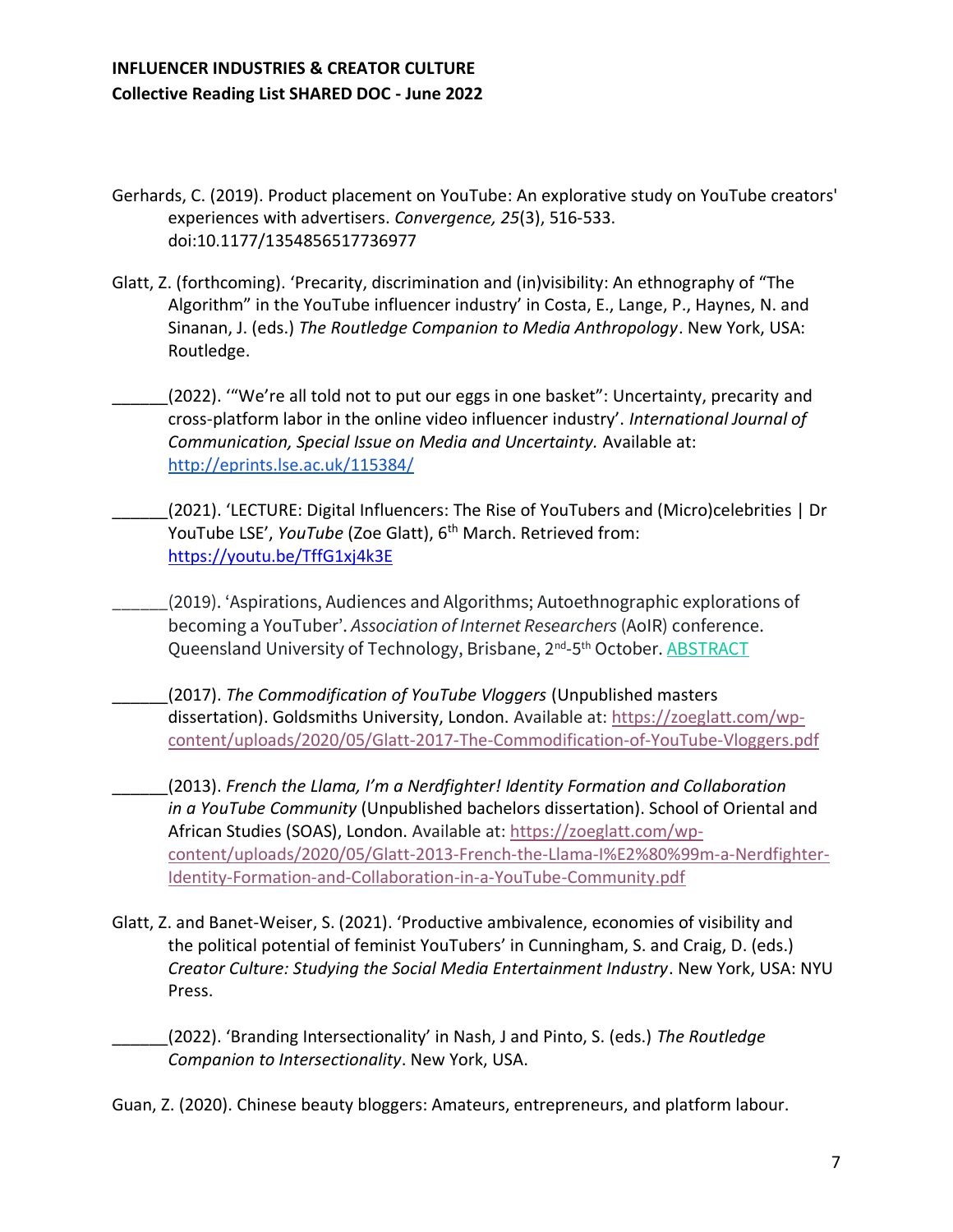*Celebrity Studies*, *0*(0), 1–7[.](https://doi.org/10.1080/19392397.2020.1737154) <https://doi.org/10.1080/19392397.2020.1737154>

- Guarriello, N. (2019). Never Give Up, Never Surrender: Game Live Streaming, Neoliberal Work, and Personalized Media Economies. *New Media & Society*. *21*(8), 1750-1769.
- Harwood, T., Boomer, J., & Garry, T. (2020) Value Transformation: From Online Community to Business Benefit. In: Granger, R. (eds) *Value Construction in the Creative Economy*. Palgrave Studies in Business, Arts and Humanities. Palgrave Macmillan, Cham. [https://doi.org/10.1007/978-3-030-37035-0\\_12](https://doi.org/10.1007/978-3-030-37035-0_12)
- Hearn, A. & Banet-Weiser, S. (2020). The Beguiling: Glamour in/as Platformed Cultural Production. *Social Media + Society.* 6
- Hearn, A., & Schoenhoff, S. (2015). From celebrity to influencer: Tracing the diffusion of celebrity value across the data stream. In P. D. Marshall & S. Redmond (Eds.), *A companion to celebrity* (pp. 194– 212). Chichester, UK: Wiley.
- Hund, E., & McGuigan, L. (2019). A shoppable life: Performance, selfhood, and influence in the social media storefront. *Communication, Culture & Critique*.
- Hurley, Z. (2019). Imagined affordances of Instagram and the fantastical authenticity of female Gulf-Arab social media influencers. *Social Media+ Society*, *5*(1), 2056305118819241
- Jerslev A (2016) 'In the time of the microcelebrity: Celebrification and the YouTuber Zoella'. *Journal of Communication*. 10, pp. 5233–5251.
- Johansen, S.L. (2018). News kids can use to play with. In Y Andersson, U Dalquist & J Ohlsson (Eds.), *Youth and News in a Digital Media Environment: Nordic-Baltic Perspectives*. Nordicom, Nordicom Bokserie / Research Antologies, p. 125-131.
- (2021). Münster's Inc. Children as influencers balancing celebrity status, play and paychecks. In I-V de la Ville, G Brougère & P Garnier (Eds.): *Cultural and Creative Industries of Childhood and Youth. An interdisciplinary exploration of new frontiers.*  Peter Lang
- Johnson, M. R., & Woodcock, J. (2019). "And Today's Top Donator is": How Live Streamers on Twitch.tv Monetize and Gamify Their Broadcasts. *Social Media + Society. 5*(4).
- Jorge, A., & Nunes, T. (2019). WTF: Digital ambassadors for the young generation? In S.-S. Duvall (Ed.), *Celebrity and Youth: Mediated Audiences, Fame Aspirations, and Identity Formation* (pp. 35–56). Peter Lang Pub Inc[.](https://www.peterlang.com/view/title/64433)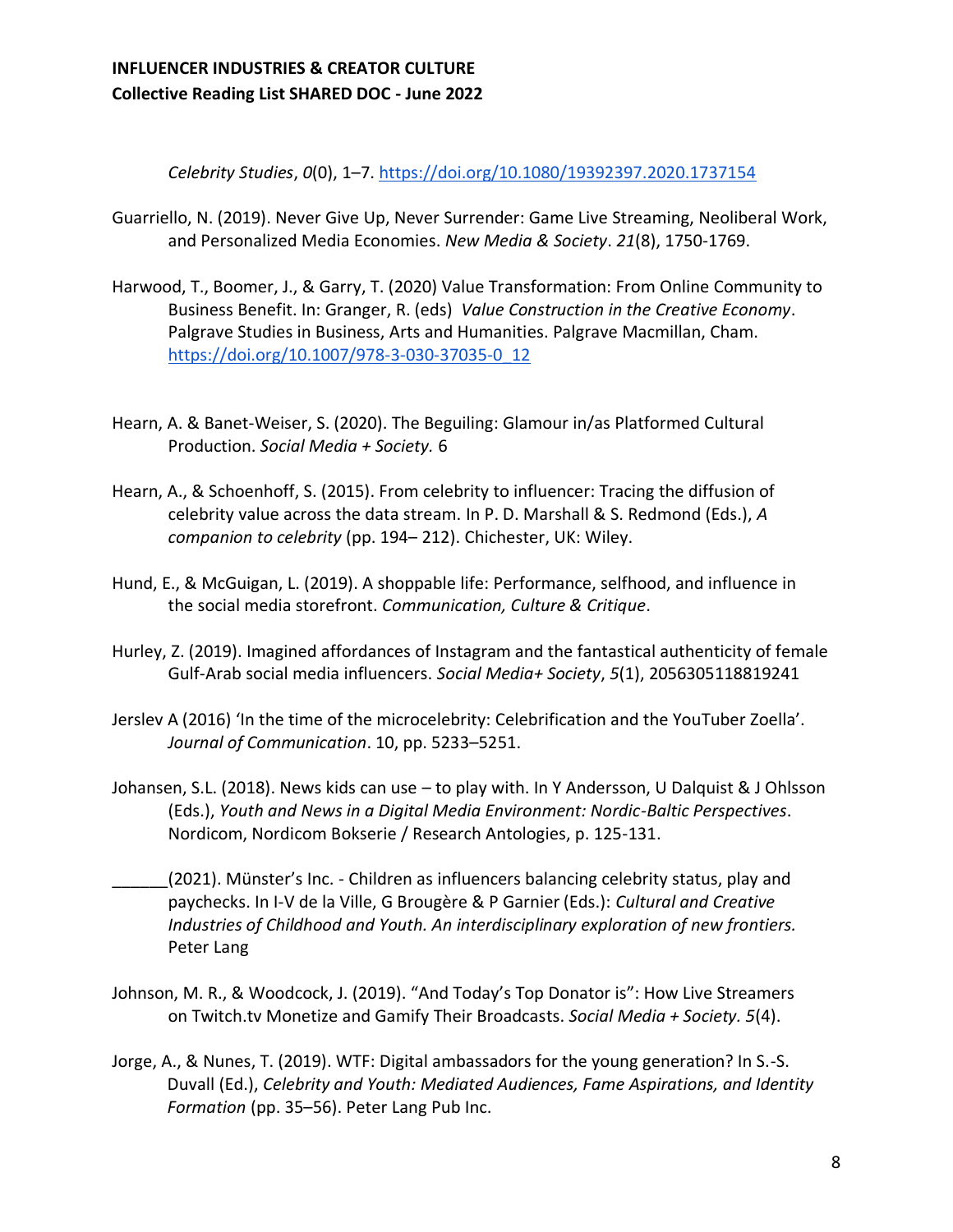- Jorge, A., Marôpo, L., Coelho, A. M., & Novello, L. (2021). Mummy influencers and professional sharenting. *European Journal of Cultural Studies*[.](https://doi.org/10.1177/13675494211004593) <https://doi.org/10.1177/13675494211004593>
- Jorge, A., & Pedroni, M. (2021). 'Hey! I'm back after a 24h #DigitalDetox!': Influencers posing disconnection. In A. Chia, A. Jorge, & T. Karppi (Eds.), *Reckoning with Social Media* (pp. 63–83). Rowman & Littlefield.
- Kavakci, E. & Kraeplin, C. (2016). Religious beings in fashionable bodies: the online identity construction of *hijabi* social media personalities. *Media, Culture, and Society* 39 (6), 850- 868.
- Khamis, S., Ang, L., & Welling, R. (2017). Self-branding, "micro-celebrity" and the rise of social media influencers. *Celebrity Studies*, 8(2), 191–208.
- Kim, J.-H. & Yu, J. (2019). Platformizing Webtoons: The Impact on Creative and Digital Labor in South Korea. *Social Media and Society.* 5.
- Lange, P. (2007) 'Publicly Private and Privately Public: Social Networking on YouTube' in *Journal of Computer Mediated Communication*.13(1). pp.361-380.

\_\_\_\_\_‐‐‐\_(2009) 'Videos of Affinity on YouTube' in Snickars & Vonderau (eds.) *The YouTube Reader.* Sweden: Mediehistoriskt, pp. 70-89.

\_\_\_\_\_\_(2014). *Kids on YouTube: technical identities and digital literacies*. Walnut Creek, USA: Left Coast Press.

\_\_\_\_\_\_(2019). *Thanks for watching: An anthropological study of video sharing on YouTube*. Louisville : University Press of Colorado

- Leaver, T., Highfield, T. and Abidin, C. (2020). *Instagram: Visual Social Media Cultures*. Polity Press.
- Lin, J., & De Kloet, J. (2019). Platformization of the Unlikely Creative Class: Kuaishou and Chinese Digital Cultural Production. *Social Media + Society.* 5, 1-12.
- Locatelli, E. (2020). Influencers as socio-technical actors: mapping the paths of influence and the traces of the digital influencers' system in Italy. *Journal of Sociocybernetics, Special Issue with Papers from Dark Ages 2.0 Urbino Conference*, 17(1), pp. 1-18.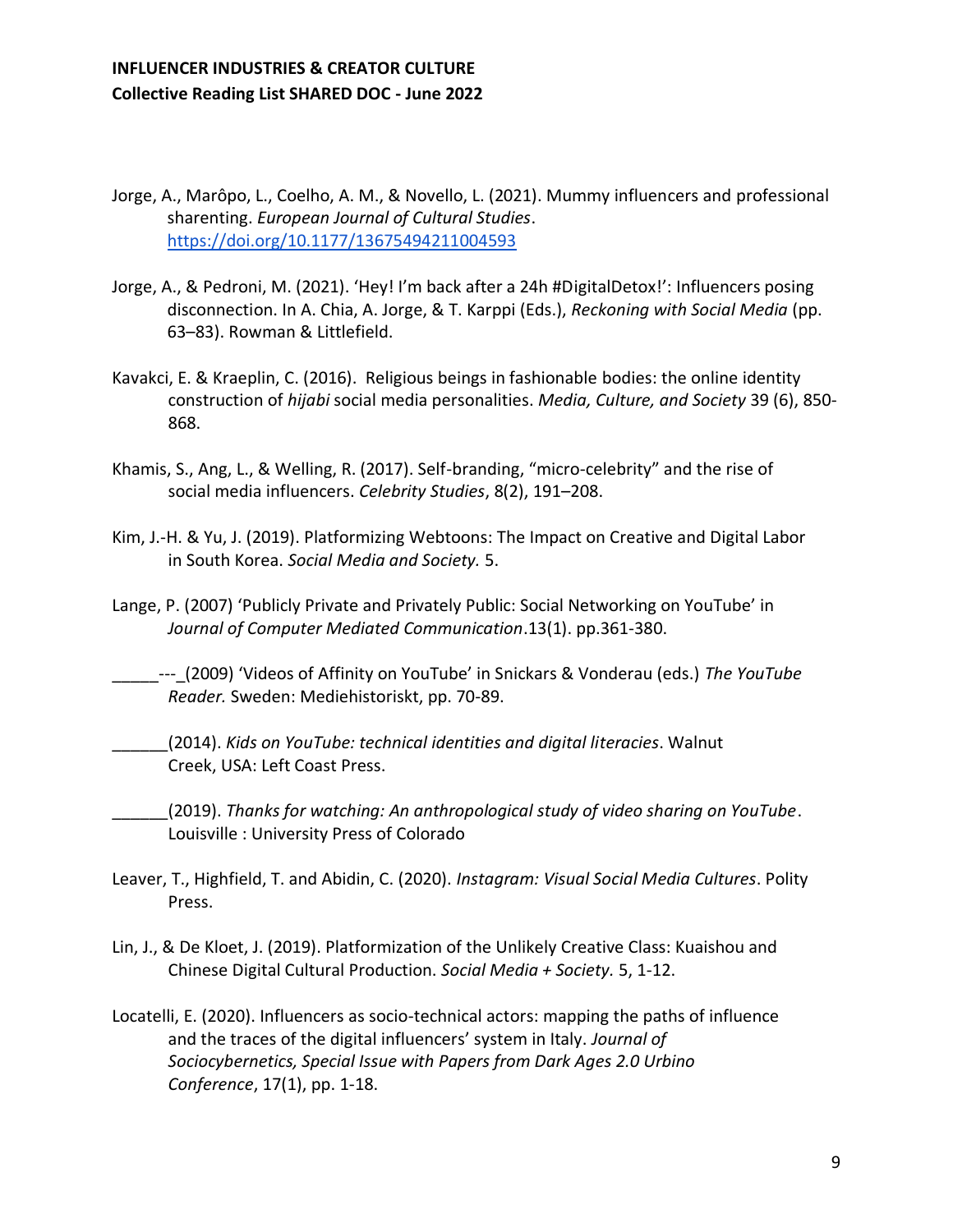- Lukács, G. (2020). *Invisibility by Design: Women and Labor in Japan's Digital Economy*. Duke University Press Books[.](https://www.combinedacademic.co.uk/9781478006480/invisibility-by-design)
- Maddox, J. (2020). What do creators and viewers owe each other? Microcelebrity, reciprocity, and transactional tingles in the ASMR YouTube community. *First Monday, 26*(1).
- \_\_\_\_\_\_(2021). On the limits of platform-centric research: YouTube, ASMR, and affordance bilingualism. *International Journal of Communication, 15*.
- Maddox, J. & Creech, B. (2020). Interrogating LeftTube: ContraPoints and the possibilities of critical media praxis on YouTube. *Television & New Media*.
- Mäkinen, K. (2020). Resilience and vulnerability: Emotional and affective labour in mom blogging. *New Media & Society*[.](https://doi.org/10.1177/1461444820941196) <https://doi.org/10.1177/1461444820941196>

Ma, R & Kou, Y. 2021. "How advertiser-friendly is my video?": YouTuber's Socioeconomic Interactions with Algorithmic Content Moderation. In PACM on Human Computer Interaction, Vol. 5, CSCW2, Article 429, October 2021. ACM, New York, NY, USA. 25 pages. htps://doi.org/10.1145/3479573

(2022). "I'm not sure what difference is between their content and mine, other than the person itself": A Study of Fairness Perception of Content Moderation on YouTube. In PACM on Human Computer Interaction, CSCW, October 2022. ACM, New York, NY, USA. 28 pages.

- Marôpo, L., Jorge, A., & Tomaz, R. (2020). "I felt like I was really talking to you!": intimacy and trust among teen vloggers and followers in Portugal and Brazil. *Journal of Children and Media.* 14, 22-37.
- Marwick, A. E. (2013). *Status update: Celebrity, publicity, and branding in the social media age*. New Haven, CT: Yale University Press.
- (2015). You may know me from YouTube: (Micro-)celebrity in social media. In P. D. Marshall, & S. Redmond (Eds.), *A companion to celebrity* (pp. 353-371). Chichester: Wiley Blackwell.
- \_\_\_\_\_\_(2015). Instafame: Luxury selfies in the attention economy*. Public Culture*. *27*(1), 137–160
- Marwick, A., & boyd, d. (2011). To see and be seen: Celebrity practice on twitter. *Convergence: The International Journal of Research into New Media Technologies, 17*(2), 139-158. doi:10.1177/1354856510394539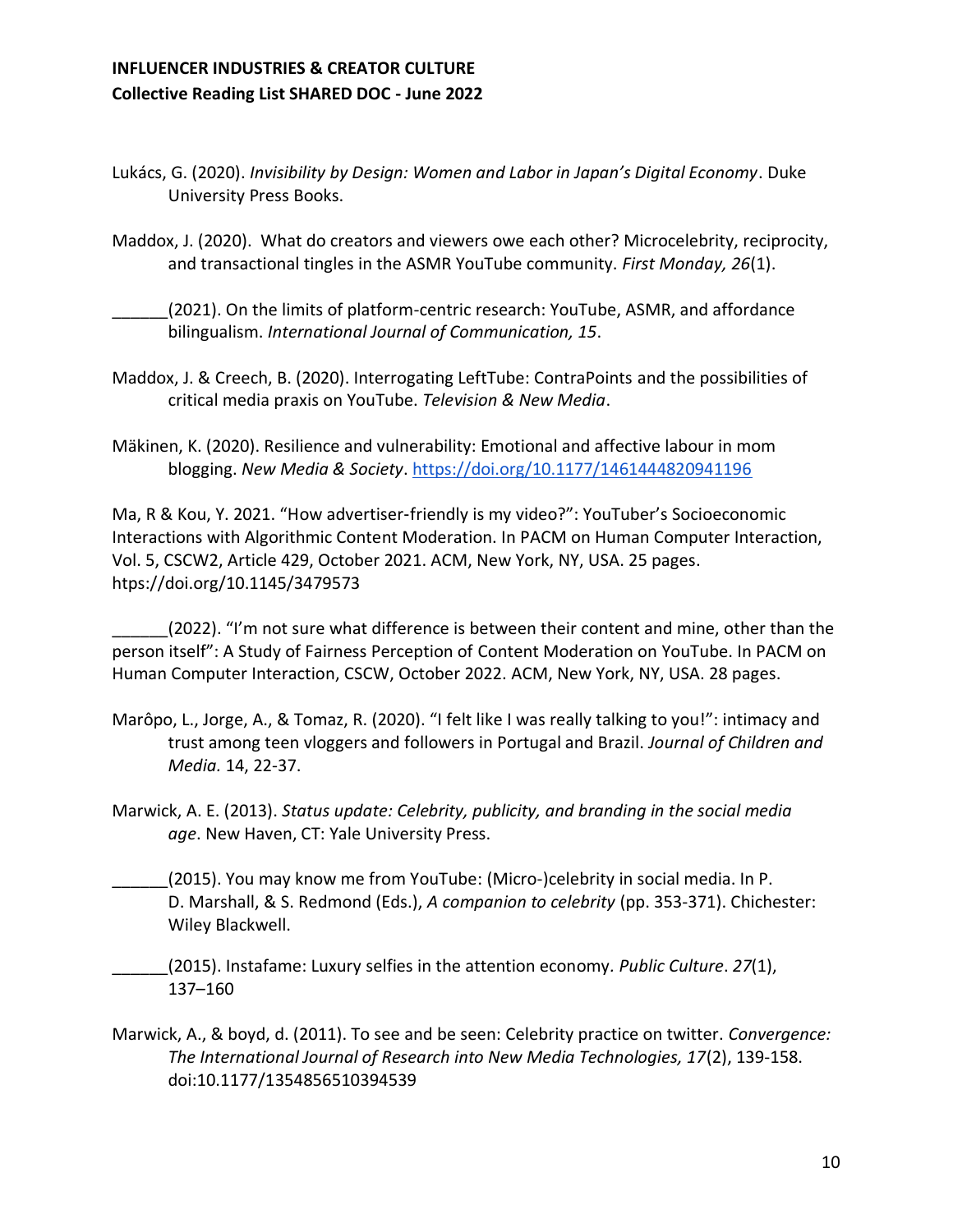- Mavroudis, J., & Milne, E. (2016). Researching microcelebrity: Methods, access and labour. *First Monday, 21*(7) doi:10.5210/fm.v21i7.6401
- McKelvey, Fenwick, and Robert Hunt. "Discoverability: Toward a Definition of Content Discovery Through Platforms." *Social Media + Society* 5, no. 1 (January 1, 2019): 2056305118819188. [https://doi.org/10.1177/2056305118819188.](https://doi.org/10.1177/2056305118819188)
- McRae, S. (2017). "Get off my Internets": How anti-fans deconstruct lifestyle bloggers' authenticity work. *Persona Studies*, 3(1), 13–27.
- Morreale, J. (2014). From homemade to store bought: Annoying orange and the professionalization of YouTube.*Journal of Consumer Culture, 14*(1), 113-128. doi:10.1177/1469540513505608
- Niebler, V. & Kern, A. (2020). *Organising YouTube: A novel case of platform worker organising report.* Berlin, Germany: Friedrich-Ebert-Stiftung. Retrieved from <http://library.fes.de/pdf-files/iez/16535-20210225.pdf>
- Nieborg, D.B. & Poell, T. (2018). The platformization of cultural production: Theorizing the contingent cultural commodity. *New Media and Society.* 20, 4275-4292.
- (2019). 'The Platformization of Making Media'. In M. Deuze & M. Prenger (Eds.), *Making media: Production, practices, and professions.* Amsterdam, Holland: Amsterdam University Press. pp. 85–96.
- Noble, S. U. & Tynes, B. M. (2016). *The intersectional Internet: race, sex, class and culture online*. New York, USA: Peter Lang Publishing.
- O'Meara, V. (2019). Weapons of the Chic: Instagram Influencer Engagement Pods as Practices of Resistance to Instagram Platform Labor. *Social Media and Society.* 5.
- Petre, C., Duffy, B. E. & Hund, E. (2019). "Gaming the System": Platform Paternalism and the Politics of Algorithmic Visibility. *Social Media + Society, 5*(4), 1-12.
- Poell, T., Nieborg, D.B., & Duffy, B.E. (2021). *Platforms and Cultural Production*. Cambridge, UK: Polity Press.
- Prey, R. (2020). Performing Numbers: Musicians and their Metrics. In D. Stark (Ed.), *The Performance Complex: Competition and Competitions in Social Life* (pp. 241-258). Oxford University Press.

Raun, T. (2018). 'Capitalizing intimacy: New subcultural forms of micro- celebrity strategies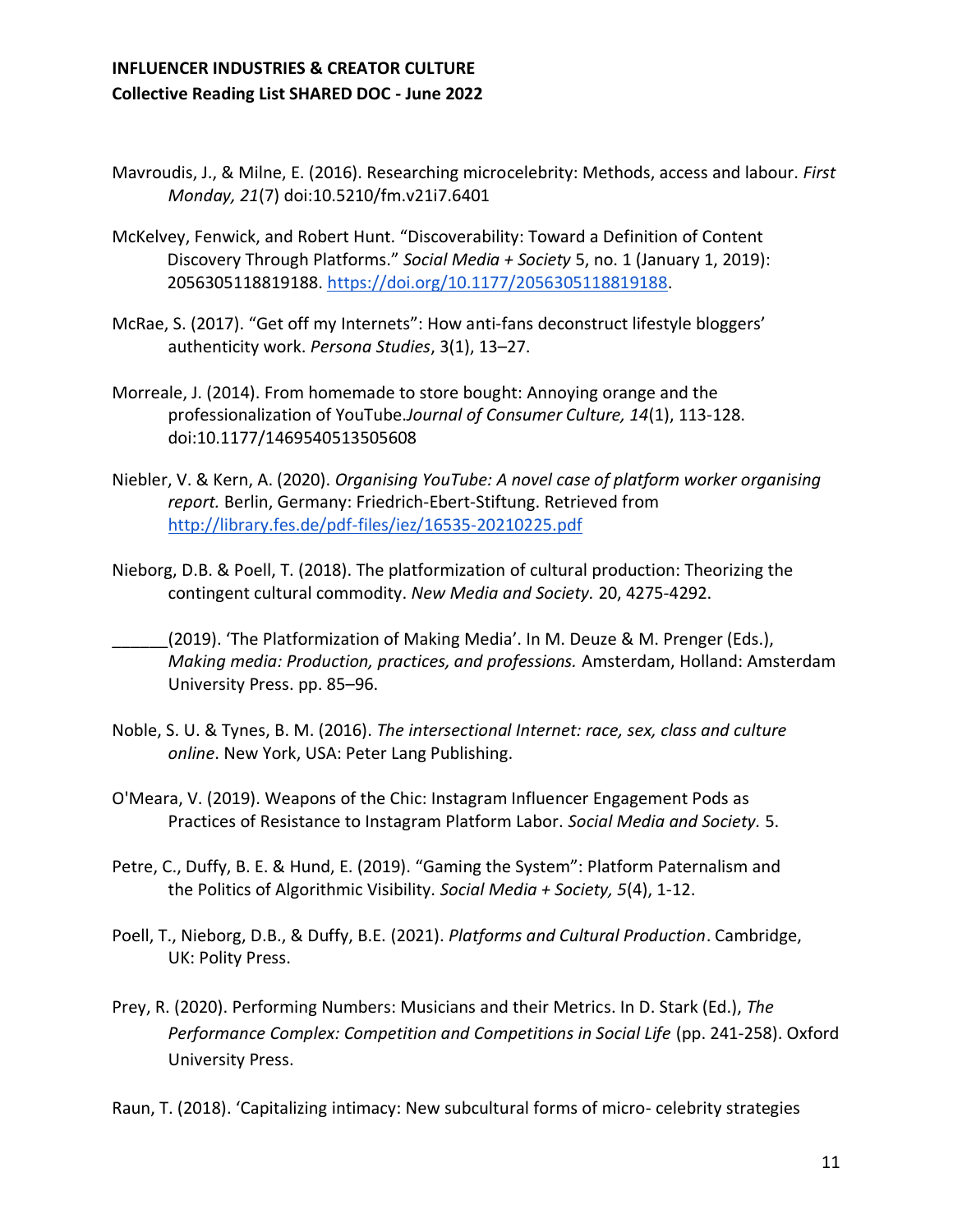and affective labour on YouTube'. *Convergence: The International Journal of Research into New Media Technologies*. 24, 1. pp. 99–113.

Rihl, A., & Wegener, C. (2017). YouTube celebrities and parasocial interaction: Using feedback channels in mediatized relationships. *Convergence, 25*(3), 554-566. doi:10.1177/1354856517736976

Ruiz-Gomez, A., Leaver, T., & Abidin, C. (2021). Playing YouTube: How the Nancy YouTuber doll and app position children as aspiring YouTube influencers. *International Journal of Cultural Studies*[, https://doi.org/10.1177/13678779211063222](https://doi.org/10.1177/13678779211063222) 

- Schwemmer, C., & Ziewiecki, S. (2018). Social media sellout: The increasing role of product promotion on YouTube. *Social Media + Society, 4*(3), 1-20. doi:10.1177/2056305118786720
- Scolere, L., Pruchniewska, U. & Duffy, B. E. (2018). 'Constructing the Platform-Specific Self-Brand: The Labor of Social Media Promotion'. *Social Media + Society.* 1-11.
- Senft, T. M. (2008). *Camgirls: Celebrity & community in the age of social networks*. New York, NY: Peter Lang.
- \_\_\_\_\_\_(2013). Microcelebrity and the branded self. In J. Hartley, J. Burgess & A. Bruns (Eds.), *A companion to new media dynamics* (pp. 346-354). Oxford, UK: Wiley‐Blackwell. doi://doi.org/10.1002/9781118321607.ch22
- Shtern J., Hill S. and Chan D. (2019). Social media influence: Performative authenticity and the relational work of audience commodification in the Philippines. *International Journal of Communication.* 13, 1939-1958.
- Siciliano, M. (2021). *Creative Control: The Ambivalence of Work in the Culture Industries*. New York: Columbia University Press.
- Smith, D. (2014). Charlie is so 'English'-like: Nationality and the branded celebrity person in the age of YouTube. *Celebrity Studies, 5*(3), 256-274. doi:10.1080/19392397.2014.903160

Snickars, P. and Vonderau, P. (eds.) (2009). *The YouTube Reader.* Sweden: Mediehistoriskt.

Squire, M. (2021). Monetizing Propaganda: How Far-right Extremists Earn Money by Video Streaming. 1*3th International ACM Conference on Web Science in 2021 (WebSci'21)* June 21-25. 10 pages[. https://dl.acm.org/doi/proceedings/10.1145/3447535](https://dl.acm.org/doi/proceedings/10.1145/3447535)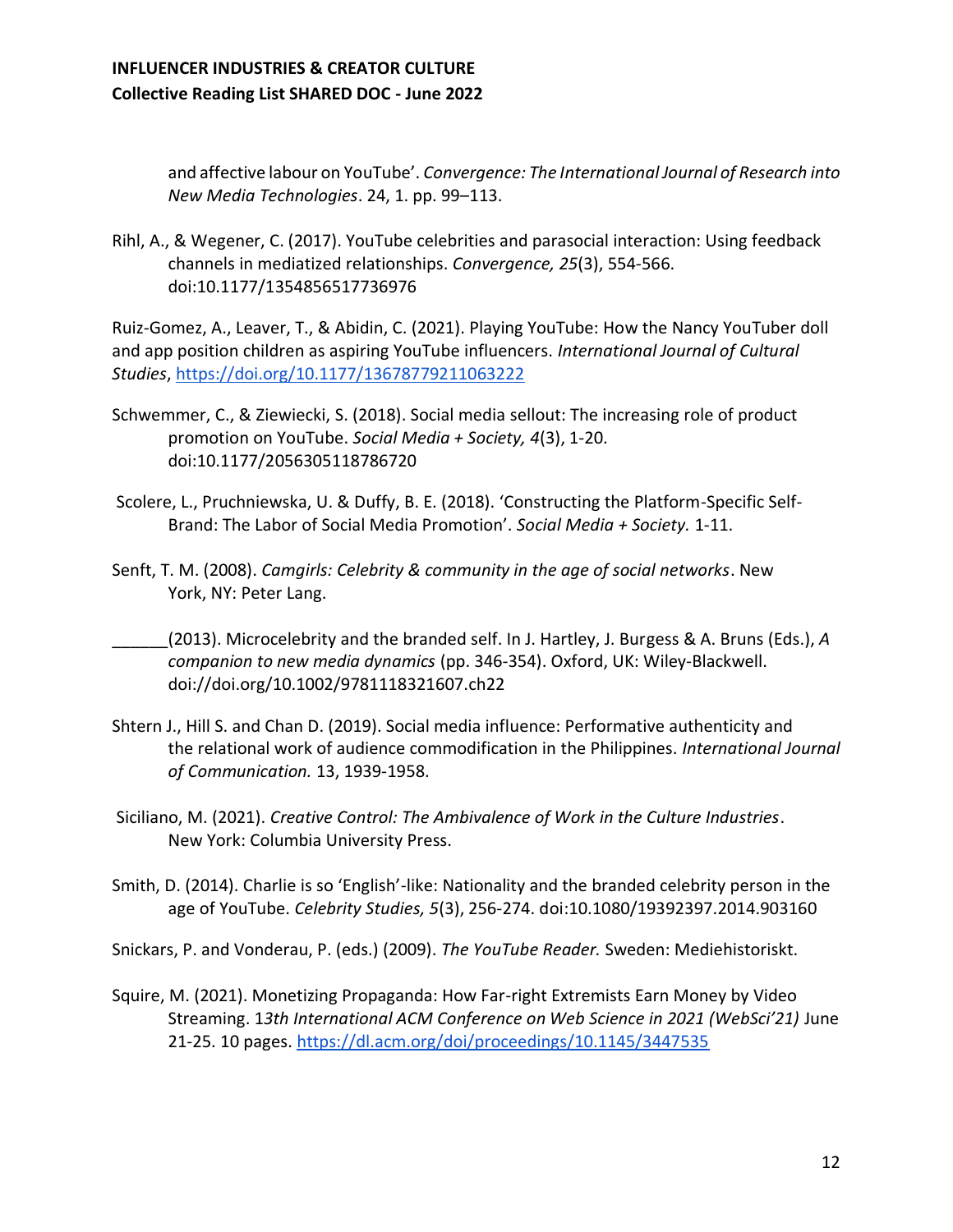Sultan, F. & Gannon, V. (2019). *So, you want to be a Social Media Influencer?* Ireland: RTE Brainstorm. [https://www.rte.ie/brainstorm/2019/0415/1042702-so-you-want-to-be-a](https://www.rte.ie/brainstorm/2019/0415/1042702-so-you-want-to-be-a-social-media-influencer/)[social-media-influencer/](https://www.rte.ie/brainstorm/2019/0415/1042702-so-you-want-to-be-a-social-media-influencer/)

Sobande, F. (2017). Watching me watching you: Black women in Britain on YouTube. *European Journal of Cultural Studies. 20(6)*, 655 –671.

Soelseth,C.(2022). When is a Poet an Instapoet?. *Baltic Screen Media Review*, 10(1), 96-120. <https://doi.org/10.2478/bsmr-2022-0008>

Stokel-Walker, C. (2019). *YouTubers: How YouTube shook up TV and created a new generation of* 

*stars.* Kingston, London: Canbury Press.

- Strangelove, M. (2010). *Watching YouTube: extraordinary videos by ordinary people*. Toronto, Canada: University of Toronto Press.
- Tomasena, J. M. (2019). Negotiating Collaborations: BookTubers, The Publishing Industry, and YouTube's Ecosystem. *Social Media and Society. 5*(4). <https://doi.org/10.1177/2056305119894004>
- Torjesen, A. (2021). The genre repertoires of Norwegian beauty and lifestyle influencers on YouTube. *Nordicom Review. 42(2).* <https://doi.org/10.2478/nor-2021-0036>
- Valderrama, M., & Velasco, P. (2018). Programming creation? An exploration of the socio-technical field of YouTube in Chile. *Cuadernos.Info*, (42), 39-53. <https://doi.org/10.7764/cdi.42.1370>
- van Dijck, J. (2013). "You have one identity": Performing the self on Facebook and LinkedIn. *Media, Culture & Society*, 35(2), 199–215.
	- \_\_\_\_\_\_(2013). *The Culture of Connectivity*. Oxford, UK: Oxford University Press.
- Vonderau, P. (2016). The video bubble: Multichannel networks and the transformation of YouTube. *Convergence, 22*(4), 361-375. doi:10.1177/1354856516641882
- Willment, N. (2020). The travel blogger as digital nomad: (Re)imagining workplace performances of digital nomadism within travel blogging work. Information Technology and Tourism, 22(3), doi: 10.1007/s40558-020-00173-3
- Woodcock, J. and Johnson, M.R. (2019). 'The Affective Labor and Performance of Live Streaming on Twitch.tv'. *Television and New Media.* 20(8), pp. 813–823.